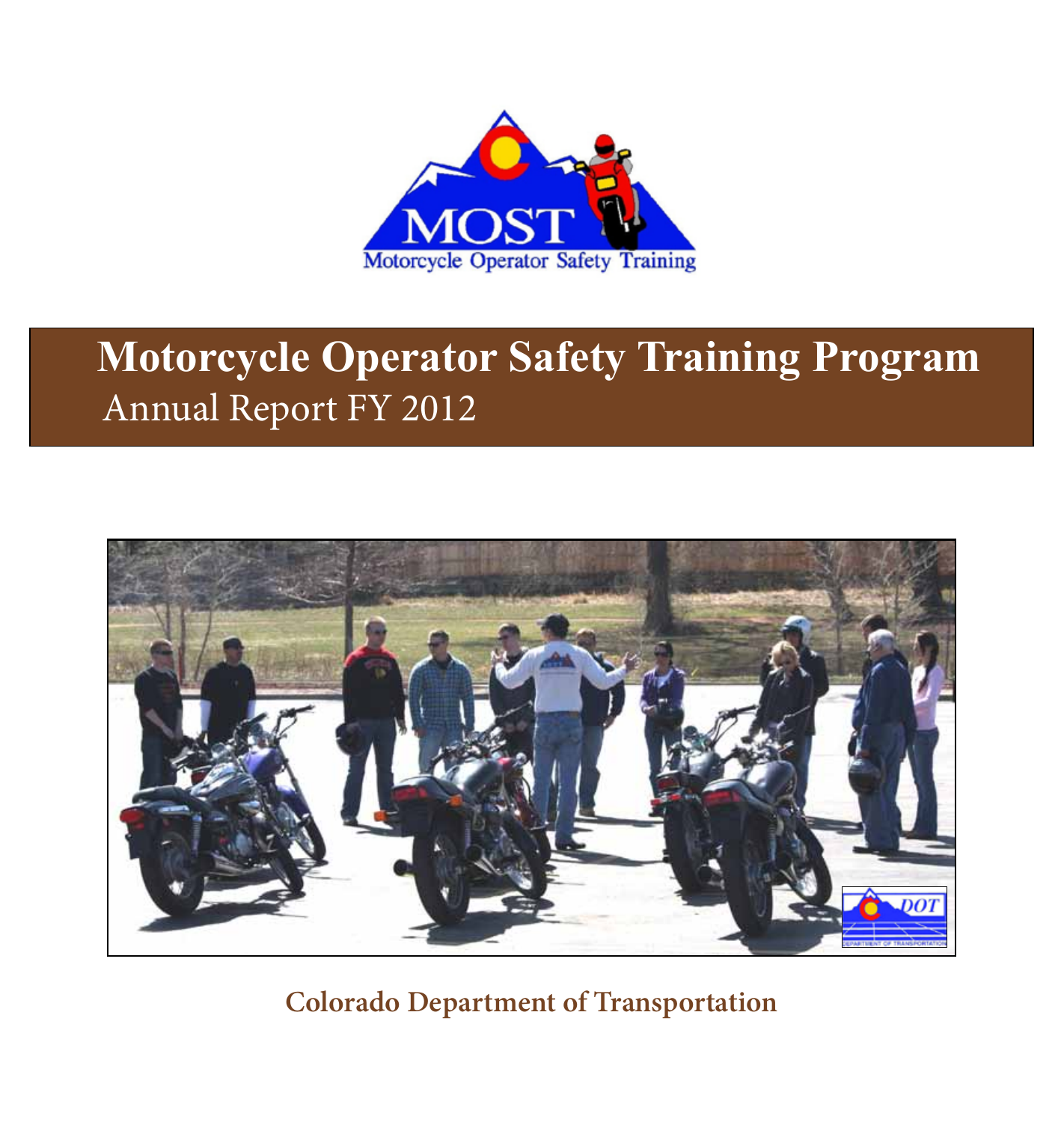## **Table Of Contents**

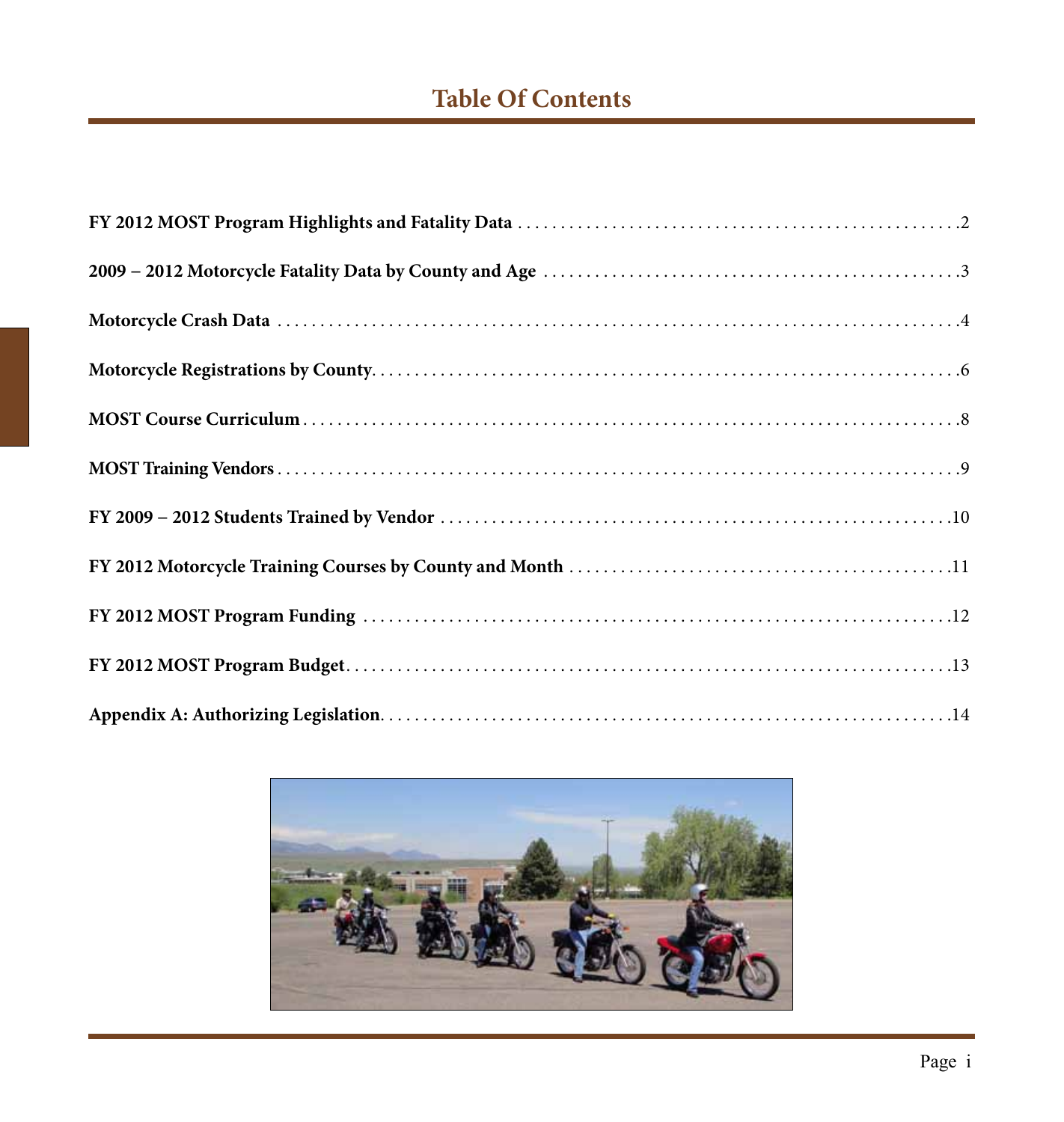#### **In FY 2012 (July 1, 2011to June 30, 2012):**

16 MOST Vendors located in 16 counties provided motorcycle training to 11,349 students from throughout Colorado – the highest number to date. MOST courses were offered at 41 locations with many of those training sites utilizing multiple ranges, taught by more than 150 RiderCoaches. From 2008 through 2012 more than 40,000 students have attended MOST training.

Students participated in the following classes:

- • Basic Rider Course (BRC) **−** 9,922
- • Experienced Course (BRC 2) **−** 1,182
- • Advanced Rider Course (ARC) **−** 67
- • RiderCoach Preparation (RCP) **−** 47
- • RiderCoach Update (RCU) **−** 131

#### **Motorcycle Fatalities**

79 operators and passengers were killed in motorcycle crashes in 2012 (75 operators, 4 passengers).

- • Motorcycle fatalities represented 17% of the state's total traffic fatalities (79 of 468)
- • Motorcycle fatalities were up slightly from 78 in 2011 and down by 20% from a record high of 98 fatalities in 2008
- • The slight increase in motorcycle deaths corresponds with trends in overall traffic fatalities, which were up 4% in 2012 but have declined 15% since 2008

#### **2012 Statistics**

- • 28 (37%) of motorcycle operators killed did not have a motorcycle endorsement on their drivers license
- 54 (68%) of motorcycle operators involved in fatal crashes were determined to be "at fault"
- 35 (44%) of the fatal crashes involved only the motorcycle and no other vehicle
- 52 (69%) % of the motorcycle operators killed were not wearing a helmet
- $4(100\%)$  of the motorcycle passengers killed were not wearing a helmet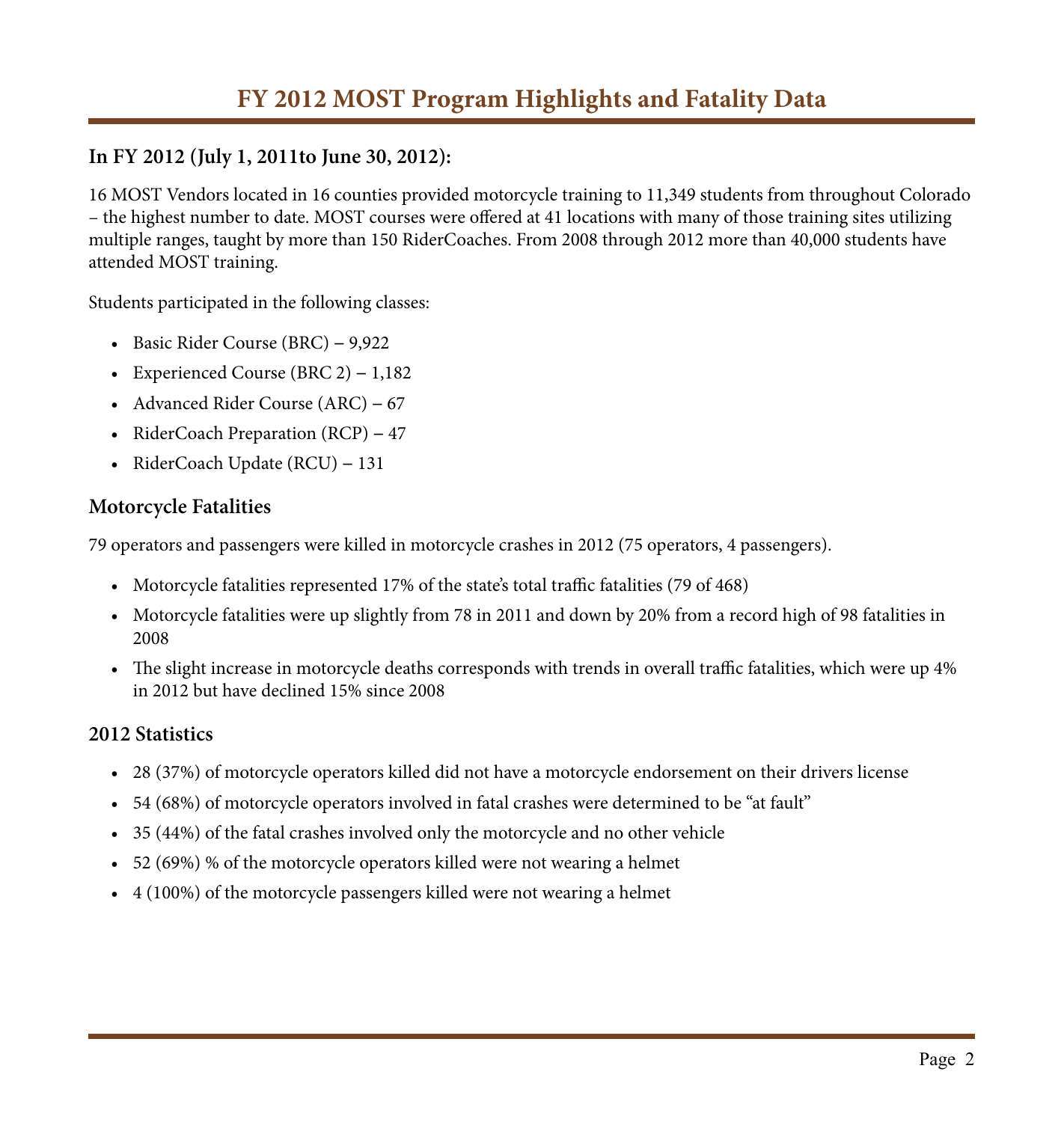### **2009 − 2012 (Calender Year) Motorcycle Fatalities by County and Age**

| <b>Fatalities by</b><br><b>County</b> | 2009           | 2010 2011      |                | 2012           | <b>Total by</b><br><b>County</b> |
|---------------------------------------|----------------|----------------|----------------|----------------|----------------------------------|
| Adams                                 | 7              | 6              | 5              | 3              | 21                               |
| Alamosa                               |                | $\overline{2}$ | 1              |                | $\overline{3}$                   |
| Arapahoe                              | 7              |                | 7              | 6              | 20                               |
| Archuleta                             |                |                | 1              |                | 1                                |
| Bent                                  |                | 1              |                |                | 1                                |
| <b>Boulder</b>                        | 6              | 5              | 1              | 7              | 19                               |
| Broomfield                            | 1              |                |                |                | 1                                |
| Chaffee                               |                |                |                | $\overline{2}$ | $\overline{2}$                   |
| Cheyenne                              |                |                |                | 1              | 1                                |
| Conejos                               |                |                | 1              |                | 1                                |
| Custer                                | $\overline{2}$ | 1              | 1              |                | 4                                |
| Delta                                 | 1              |                | 1              | $\overline{2}$ | 4                                |
| Denver                                | 3              | 9              | 6              | $\overline{3}$ | 21                               |
| <b>Dolores</b>                        |                | $\overline{3}$ |                |                | $\overline{\overline{3}}$        |
| Douglas                               | 3              | $\overline{2}$ | $\overline{2}$ | $\overline{2}$ | $\overline{9}$                   |
| El Paso                               | 11             | $\overline{s}$ | 15             | 11             | 45                               |
| Elbert                                |                |                |                | $\overline{2}$ |                                  |
| Freemont                              |                |                |                | 1              | $\frac{3}{2}$                    |
| Garfield                              | $\overline{2}$ | 4              |                |                | $\overline{6}$                   |
| Grand                                 | $\frac{2}{2}$  |                | 1              |                | $\overline{3}$                   |
| Gunnison                              |                | $\overline{2}$ | 1              | 1              | 6                                |

| <b>Fatalities by</b><br><b>County</b> | 2009           | 2010         | 2011                                      | 2012           | <b>Total by</b><br><b>County</b>          |
|---------------------------------------|----------------|--------------|-------------------------------------------|----------------|-------------------------------------------|
| Hinsdale                              |                |              | 1                                         |                | 1                                         |
| Jefferson                             | 7              | 8            | 6                                         | 9              | 30                                        |
| <b>Kit Carson</b>                     |                |              | 1                                         |                | 1                                         |
| La Plata                              | 4              | 3            |                                           | 4              | 11                                        |
| Lake                                  |                | $\mathbf{1}$ | 1                                         |                | $\overline{2}$                            |
| Larimer                               | 13             | 5            |                                           |                | 23                                        |
| Mesa                                  | 1              | 1            |                                           |                |                                           |
| Moffat                                |                | 1            | $\frac{2}{5}$ $\frac{1}{3}$ $\frac{3}{3}$ | $\frac{3}{2}$  | $\frac{9}{3}$ $\frac{3}{5}$ $\frac{5}{3}$ |
| Montezuma                             |                |              |                                           |                |                                           |
| Montrose                              | 1              | 1            |                                           |                |                                           |
| Morgan                                |                |              |                                           | $\overline{2}$ |                                           |
| Ouray                                 | 1              |              |                                           |                | $\overline{1}$                            |
| Park                                  |                | 1            | 1                                         | 1              | $\overline{3}$                            |
| Pitkin                                |                | 1            |                                           |                | $\mathbf{1}$                              |
| Prowers                               | 1              |              |                                           |                | $\mathbf{1}$                              |
| Pueblo                                | $\overline{2}$ | 8            | 4                                         | 4              | 18                                        |
| Saguache                              | 1              |              |                                           |                | 1                                         |
| San Juan                              | 1              |              |                                           |                | 1                                         |
| San Miguel                            |                |              | 1                                         | 1              | $\overline{2}$                            |
| Summit                                | 1              | 1            | 3                                         |                | $\overline{5}$                            |
| Weld                                  | 6              | 7            | 4                                         | 11             | 28                                        |
| Total                                 | 88             | 82           | 78                                        | 79             | 328                                       |

#### **Motorcycle Fatalities by Age Group**

#### **The following counties had no motorcycle fatalities from 2009-2012:**

| Baca        | Logan      |  |  |  |  |
|-------------|------------|--|--|--|--|
| Clear Creek | Mineral    |  |  |  |  |
| Costilla    | Otero      |  |  |  |  |
| Crowley     | Phillips   |  |  |  |  |
| Eagle       | Rio Blanco |  |  |  |  |
| Gilpin      | Rio Grande |  |  |  |  |
| Huerfano    | Routt      |  |  |  |  |
| Jackson     | Sedgewick  |  |  |  |  |
| Kiowa       | Teller     |  |  |  |  |
| Las Animas  | Washington |  |  |  |  |
| Lincoln     | Yuma       |  |  |  |  |
|             |            |  |  |  |  |

| <b>Age/Year</b> | 2009 | 2010 | 2011 | 2012           |
|-----------------|------|------|------|----------------|
| Under 20        | 3    | 1    | 3    |                |
| 20's            | 19   | 13   | 17   | 15             |
| 30's            | 9    | 11   | 7    | 11             |
| 40's            | 17   | 25   | 13   | 14             |
| 50's            | 25   | 21   | 25   | 26             |
| 60's            | 12   | 7    | 10   | 10             |
| 70's            | 3    | 4    | 3    | $\overline{2}$ |
| <b>Total</b>    | 88   | 82   | 78   | 79             |

Motorcycle fatalities age 40 and over represented 70% of fatalities in 2010, 65% in 2011, and 66% in 2012.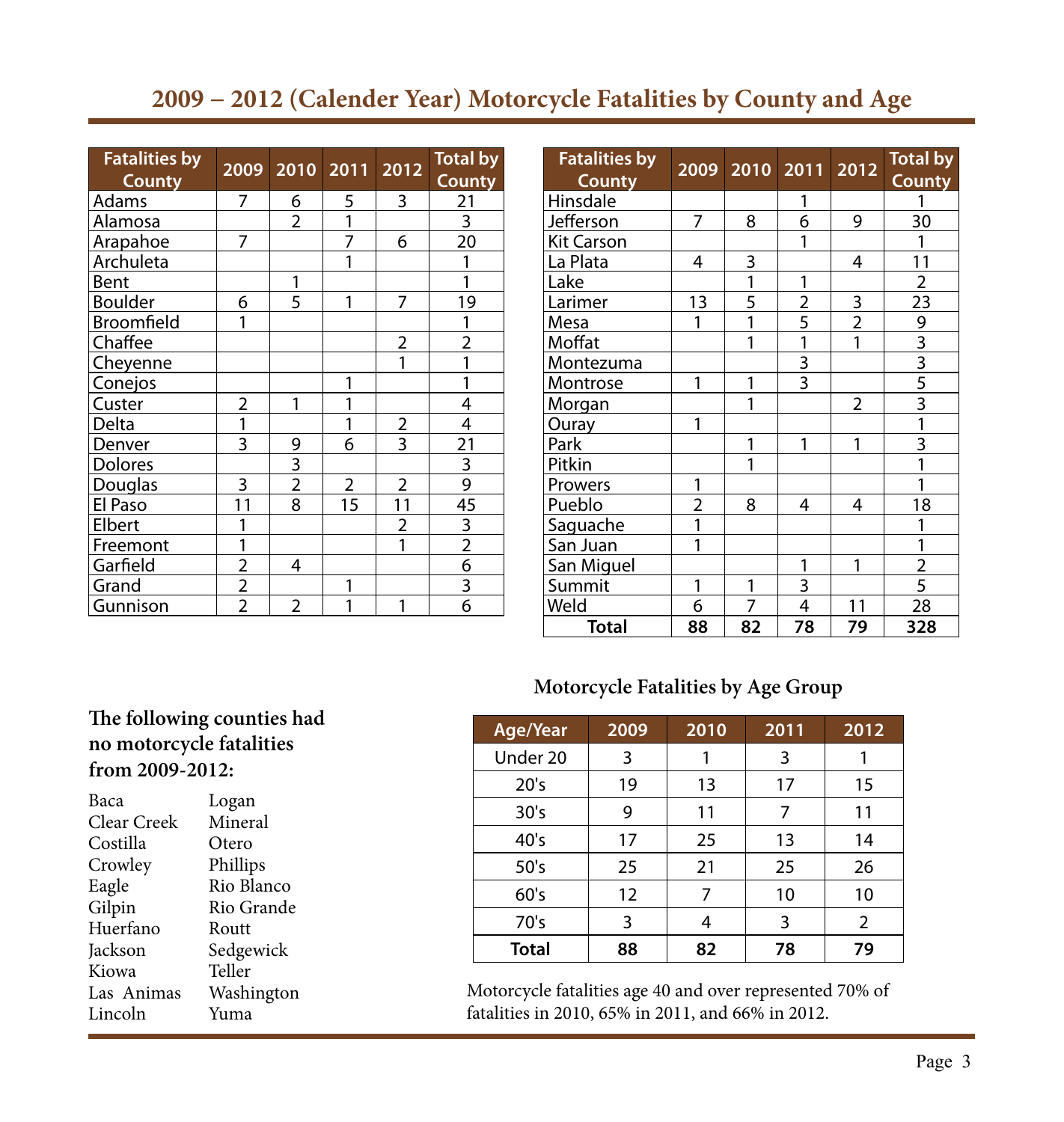## **Motorcycle Crash Data**

The CDOT MOST staff compared crash records for accidents involving MOST students from 2009-2012 to CDOT Traffic and Safety Engineering Branch overall motorcycle crash records and found that:

- Statewide in 2012, there were 101,388 total vehicle crashes and 2,539 of those involved motorcycles
- Motorcyclist-at-fault crashes totaled 1,644, and of those 120 were MOST students
- • FY2012 motorcycle crashes involving alcohol or drug use included 213 alcohol-related and 24 drug-related crashes of which only 3 alcohol-related crashes involved MOST students

#### **2012 Most Prevalent Citations to Motorcycle Riders in Crashes**

| Ranking        | <b>Citation</b>                        | <b>All Motorcycle</b><br><b>Operators</b> | <b>MOST Students</b> |
|----------------|----------------------------------------|-------------------------------------------|----------------------|
|                | <b>Careless Driving</b>                | 1,787                                     | 53                   |
| $\overline{2}$ | <b>Careless Driving Causing Injury</b> | 227                                       | 6                    |
| 3              | <b>Following Too Close</b>             | 217                                       | 5                    |
| 4              | <b>Reckless Driving</b>                | 131                                       |                      |
| 5              | Improper Driving On Mountain Highway   | 124                                       | 2                    |
| 6              | <b>Driver License Class/Type</b>       | 86                                        | 3                    |
|                | Driving Under Influence of Alcohol     | 72                                        |                      |
| 8              | No Insurance In Possession             | 70                                        | າ                    |
| 9              | Failure To Drive In Designated Lane    | 65                                        |                      |
| 10             | Failure To Drive In Single Lane        | 53                                        |                      |

#### **Motorcycle Involved Crash – License Endorsement Compliance 2012**

| <b>Endorsement Status</b>                     | <b>Statewide</b> | <b>MOST</b><br><b>Students</b> |
|-----------------------------------------------|------------------|--------------------------------|
| No Driving Endorsements                       | 513              | 37                             |
| <b>Endorsement Required and Compiled With</b> | 1,691            | 109                            |
| Endorsement Required and Not Compiled With    | 340              | 15                             |
| Endorsement Required and Compliance Not Known | 46               |                                |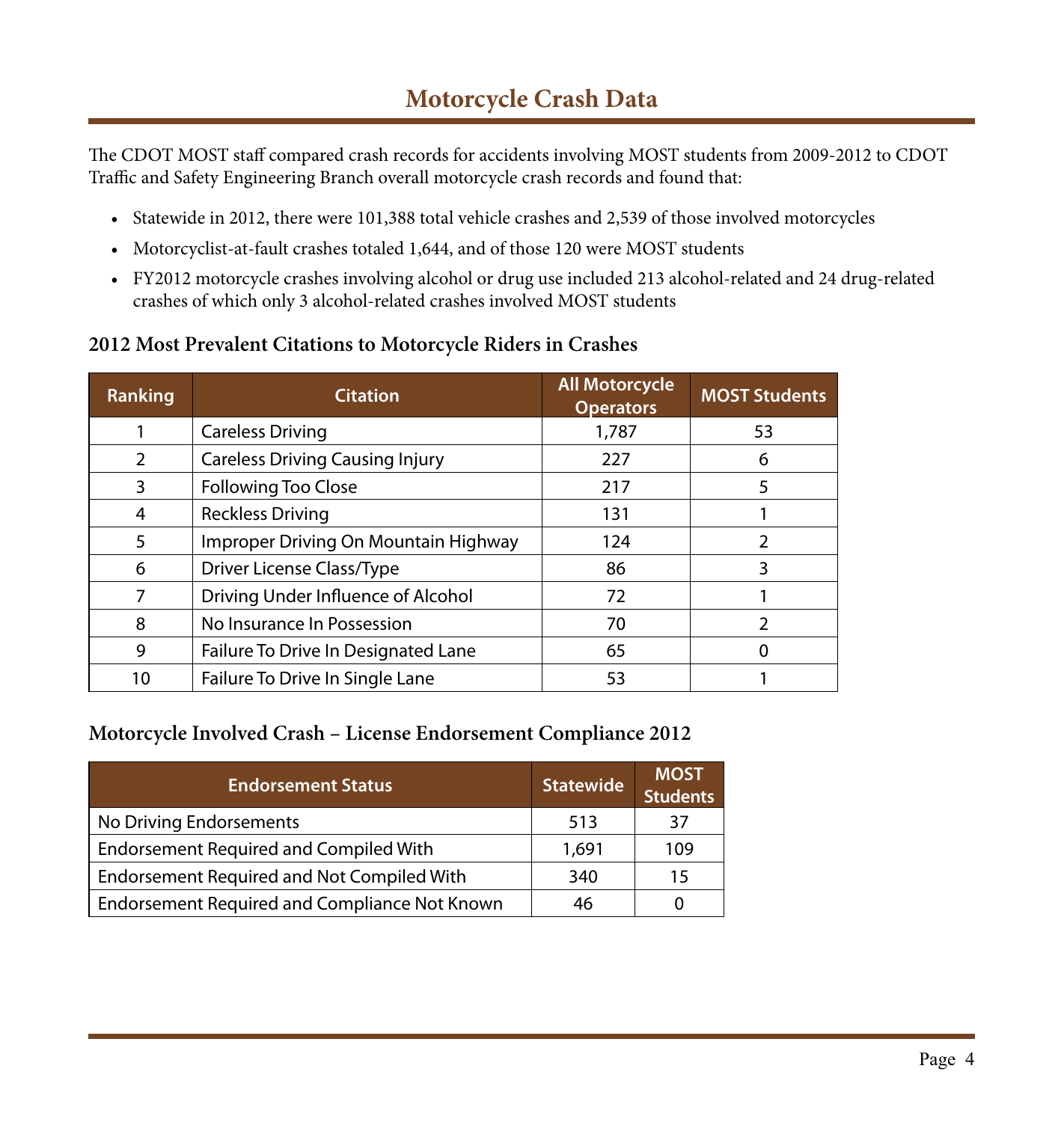| Ranking        | <b>Event</b>                  | <b>All Motorcycle</b><br><b>Operators</b> | <b>MOST Students</b> |
|----------------|-------------------------------|-------------------------------------------|----------------------|
|                | Overturning                   | 1,320                                     | 25                   |
| $\overline{2}$ | Front to Rear                 | 273                                       | 10                   |
| 3              | Curb                          | 245                                       | 10                   |
| 4              | <b>Other Non-Collision</b>    | 203                                       | 5                    |
| 5              | Front to Side                 | 159                                       | 3                    |
| 6              | <b>Wild Animal</b>            | 115                                       | 3                    |
| 7              | <b>Guard Rail</b>             | 93                                        | 3                    |
| 8              | Side to Side - Same Direction | 73                                        | 3                    |
| 9              | Other Object                  | 64                                        | 3                    |
| 10             | Embankment                    | 54                                        | 3                    |

### **2012 First Harmful Event − Prevalence in Motorcycle Crashes**

#### **2012 Motorcycle Crashes − Helmet Use**

|                      | <b>Helmet Used</b><br><b>Operator</b> | 'Helmet Used<br><b>Passenger</b> | No Helmet Used No Helmet Used<br><b>Operator</b> | Passenger |
|----------------------|---------------------------------------|----------------------------------|--------------------------------------------------|-----------|
| Statewide            | 1,246                                 | 137                              | 1,029                                            | 139       |
| <b>MOST Students</b> | 94                                    |                                  | 43                                               |           |

#### **2012 Motorcycle Crashes by Road Description**

| <b>Road Description</b>        | <b>All Motorcycle</b><br><b>Crashes</b> | <b>MOST</b><br><b>Students</b> |
|--------------------------------|-----------------------------------------|--------------------------------|
| At Intersection                | 676                                     | 44                             |
| <b>Driveway Access Related</b> | 204                                     | 16                             |
| <b>Intersection Related</b>    | 271                                     | 15                             |
| Non-intersection               | 1,284                                   | 72                             |
| <b>Alley Related</b>           | 15                                      | 3                              |
| Roundabout                     | 20                                      | 11                             |
| Ramp                           | 55                                      |                                |
| Parking Lot                    | 7                                       |                                |
| Total                          | 2,532                                   | 162                            |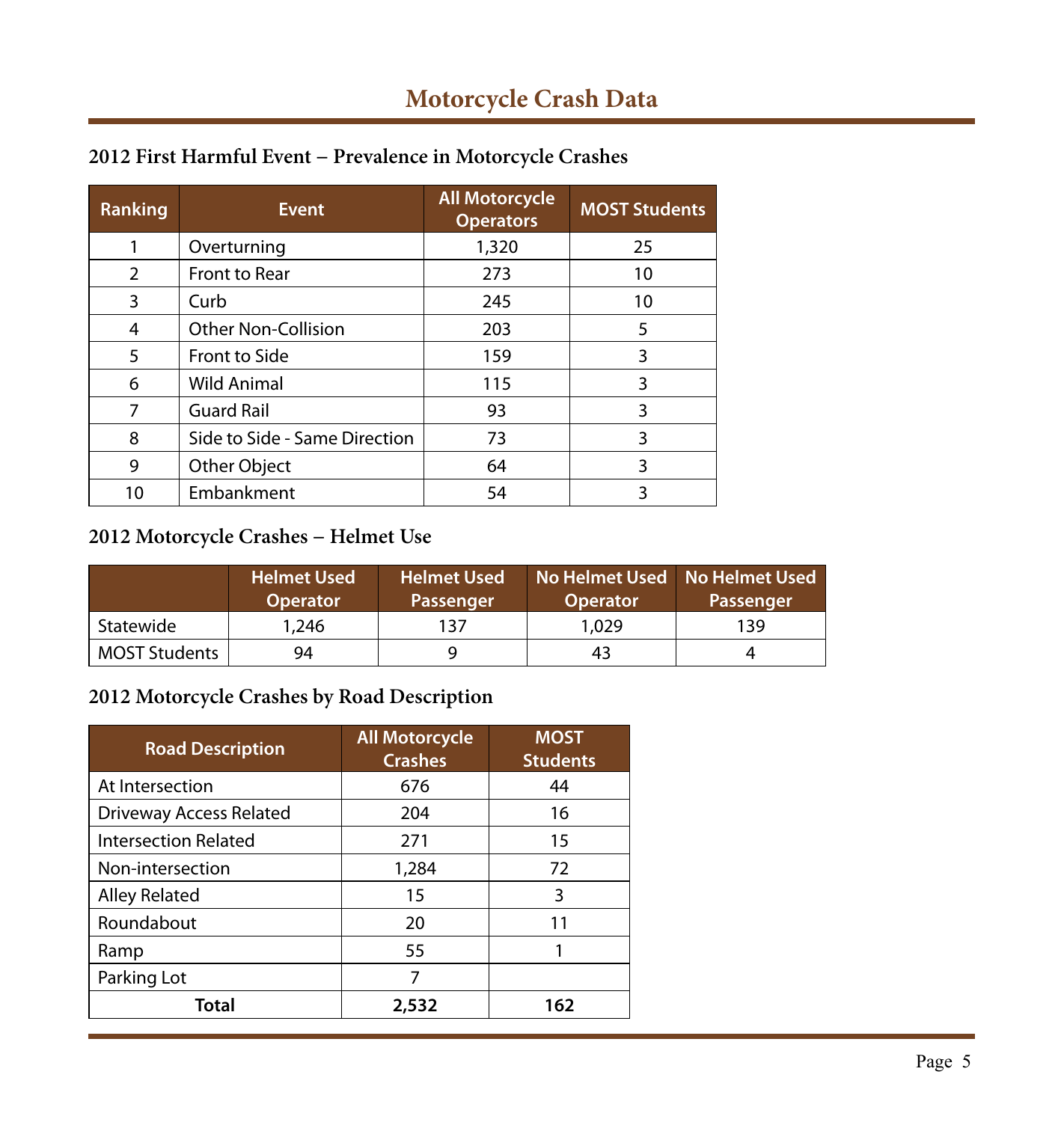| <b>County</b>      | 2008   | 2009   | 2010   | 2011   | <b>Total</b> | County            | 2008   | 2009   | 2010   | 2011   | <b>Total</b> |
|--------------------|--------|--------|--------|--------|--------------|-------------------|--------|--------|--------|--------|--------------|
| Adams              | 12,783 | 12,992 | 13,443 | 14,189 | 53,407       | Garfield          | 2,423  | 2,435  | 2,349  | 2,290  | 9,497        |
| Alamosa            | 497    | 534    | 524    | 530    | 2,085        | Gilpin            | 456    | 476    | 489    | 502    | 1,923        |
| Arapahoe           | 14,547 | 14,437 | 14,779 | 15,453 | 59,216       | Grand             | 771    | 772    | 755    | 765    | 3,063        |
| Archuleta          | 605    | 642    | 624    | 661    | 2,532        | Gunnison          | 847    | 903    | 898    | 876    | 3,524        |
| Baca               | 117    | 140    | 141    | 149    | 547          | Hinsdale          | 68     | 75     | 75     | 81     | 299          |
| Bent               | 130    | 134    | 150    | 127    | 541          | Huerfano          | 256    | 264    | 247    | 269    | 1,036        |
| Boulder            | 9,963  | 9,974  | 10,061 | 10,580 | 40,578       | Jackson           | 55     | 62     | 55     | 62     | 234          |
| Broomfield         | 1,725  | 1,811  | 1,864  | 2,019  | 7,419        | Jefferson         | 21,358 | 21,621 | 21,845 | 22,654 | 87,478       |
| Chaffee            | 1,017  | 1,083  | 1,106  | 1,118  | 4,324        | Kiowa             | 34     | 36     | 36     | 42     | 148          |
| Cheyenne           | 84     | 85     | 88     | 89     | 346          | <b>Kit Carson</b> | 293    | 304    | 301    | 303    | 1,201        |
| <b>Clear Creek</b> | 665    | 663    | 673    | 695    | 2,696        | La Plata          | 2,793  | 2,759  | 2,783  | 2,855  | 11,190       |
| Conejos            | 297    | 327    | 323    | 323    | 1,270        | Lake              | 257    | 266    | 267    | 276    | 1,066        |
| Costilla           | 170    | 161    | 166    | 165    | 662          | Larimer           | 12,616 | 12,719 | 12,627 | 13,295 | 51,257       |
| Crowley            | 99     | 100    | 104    | 98     | 401          | Las Animas        | 631    | 648    | 610    | 631    | 2,520        |
| Custer             | 274    | 290    | 287    | 285    | 1,136        | Lincoln           | 191    | 189    | 188    | 199    | 767          |
| Delta              | 1,265  | 1,273  | 1,258  | 1,300  | 5,096        | Logan             | 728    | 763    | 786    | 858    | 3,135        |
| Denver             | 11,124 | 11,355 | 11,591 | 12,341 | 46,411       | Mesa              | 5,594  | 5,734  | 5,712  | 5,983  | 23,023       |
| Dolores            | 114    | 121    | 112    | 124    | 471          | Mineral           | 62     | 61     | 58     | 67     | 248          |
| Douglas            | 9,602  | 9,795  | 10,040 | 10,339 | 39,776       | Moffat            | 578    | 602    | 622    | 583    | 2,385        |
| Eagle              | 2,071  | 2,104  | 2,026  | 2,116  | 8,317        | Montezuma         | 1,006  | 988    | 1,014  | 1,049  | 4,057        |
| El Paso            | 22,653 | 22,480 | 22,514 | 23,555 | 91,202       | Montrose          | 1,553  | 1,609  | 1,606  | 1,564  | 6,332        |
| Elbert             | 1,305  | 1,269  | 1,289  | 1,340  | 5,203        | Morgan            | 994    | 1,028  | 1.047  | 1,094  | 4,163        |
| Freemont           | 2,441  | 2,376  | 2,406  | 2,432  | 9,655        | Otero             | 697    | 716    | 704    | 709    | 2,826        |

## **Motorcycle Registrations by County**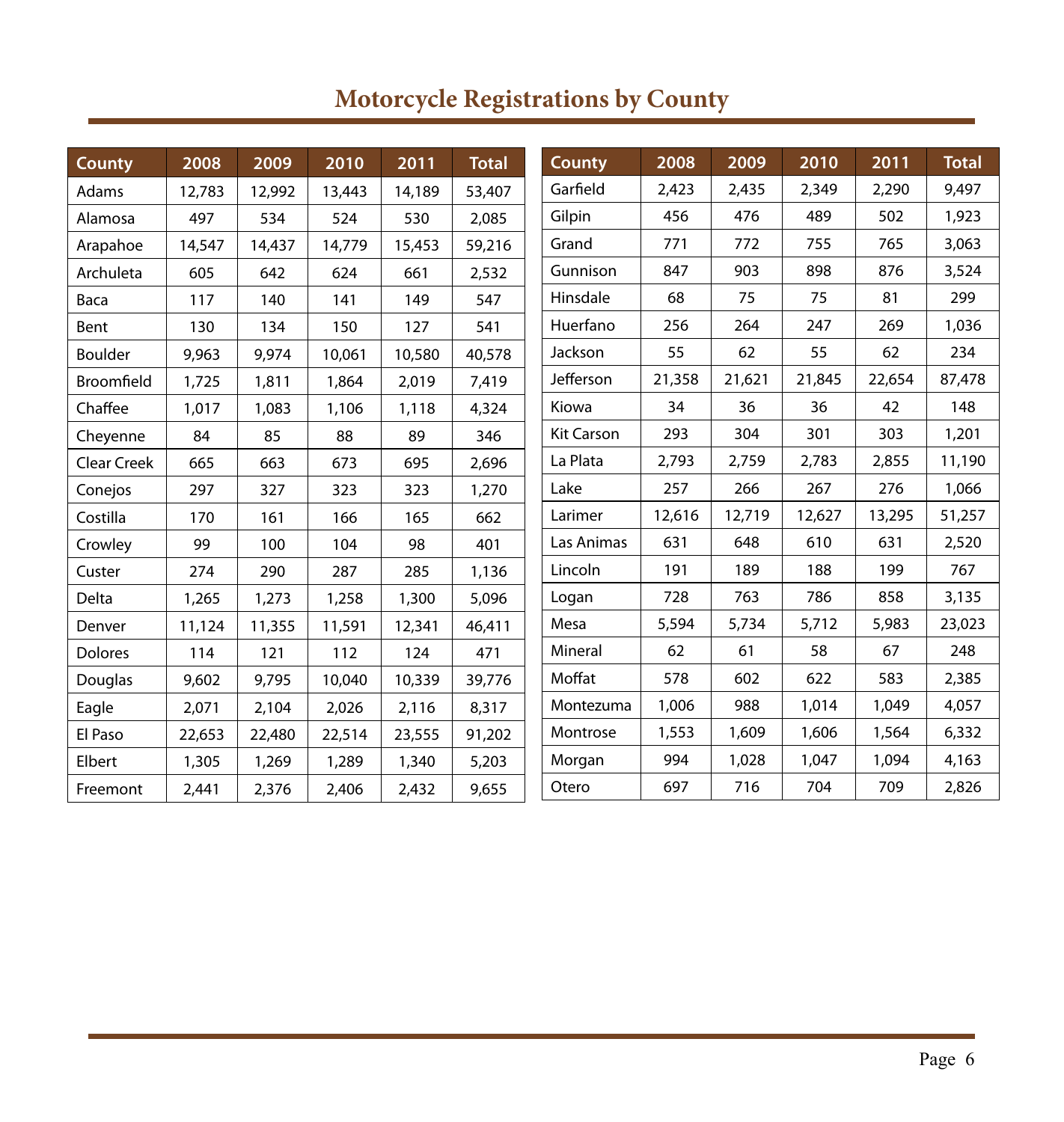| <b>County</b>   | 2008    | 2009    | 2010    | 2011    | <b>Total</b> |
|-----------------|---------|---------|---------|---------|--------------|
| Ouray           | 375     | 398     | 387     | 408     | 1,568        |
| Park            | 1,352   | 1,294   | 1,317   | 1,304   | 5,267        |
| Phillips        | 225     | 234     | 232     | 223     | 914          |
| Pitkin          | 1,199   | 1,237   | 1,186   | 1,217   | 4,839        |
| Prowers         | 410     | 423     | 411     | 445     | 1,689        |
| Pueblo          | 5,761   | 5,760   | 5,781   | 5,824   | 23,126       |
| Rio Blanco      | 251     | 273     | 282     | 277     | 1,083        |
| Rio Grande      | 461     | 507     | 489     | 497     | 1,954        |
| Routt           | 1,357   | 1,309   | 1,261   | 1,319   | 5,246        |
| Saguache        | 265     | 258     | 267     | 264     | 1,054        |
| San Juan        | 71      | 71      | 71      | 74      | 287          |
| San Miguel      | 642     | 595     | 591     | 618     | 2,446        |
| Sedgwick        | 69      | 73      | 77      | 92      | 311          |
| Summit          | 1,246   | 1,288   | 1,323   | 1,336   | 5,193        |
| Teller          | 1,540   | 1,524   | 1,572   | 1,586   | 6,222        |
| Washington      | 210     | 226     | 213     | 221     | 870          |
| Weld            | 9,608   | 9,570   | 9,965   | 10,512  | 39,655       |
| Yuma            | 393     | 420     | 440     | 455     | 1,708        |
| State<br>Issued | 273     | 279     | 377     | 467     | 1,396        |
| <b>Total</b>    | 173,517 | 174,915 | 176,885 | 184,174 | 709,491      |

## **Motorcycle Registrations by County**

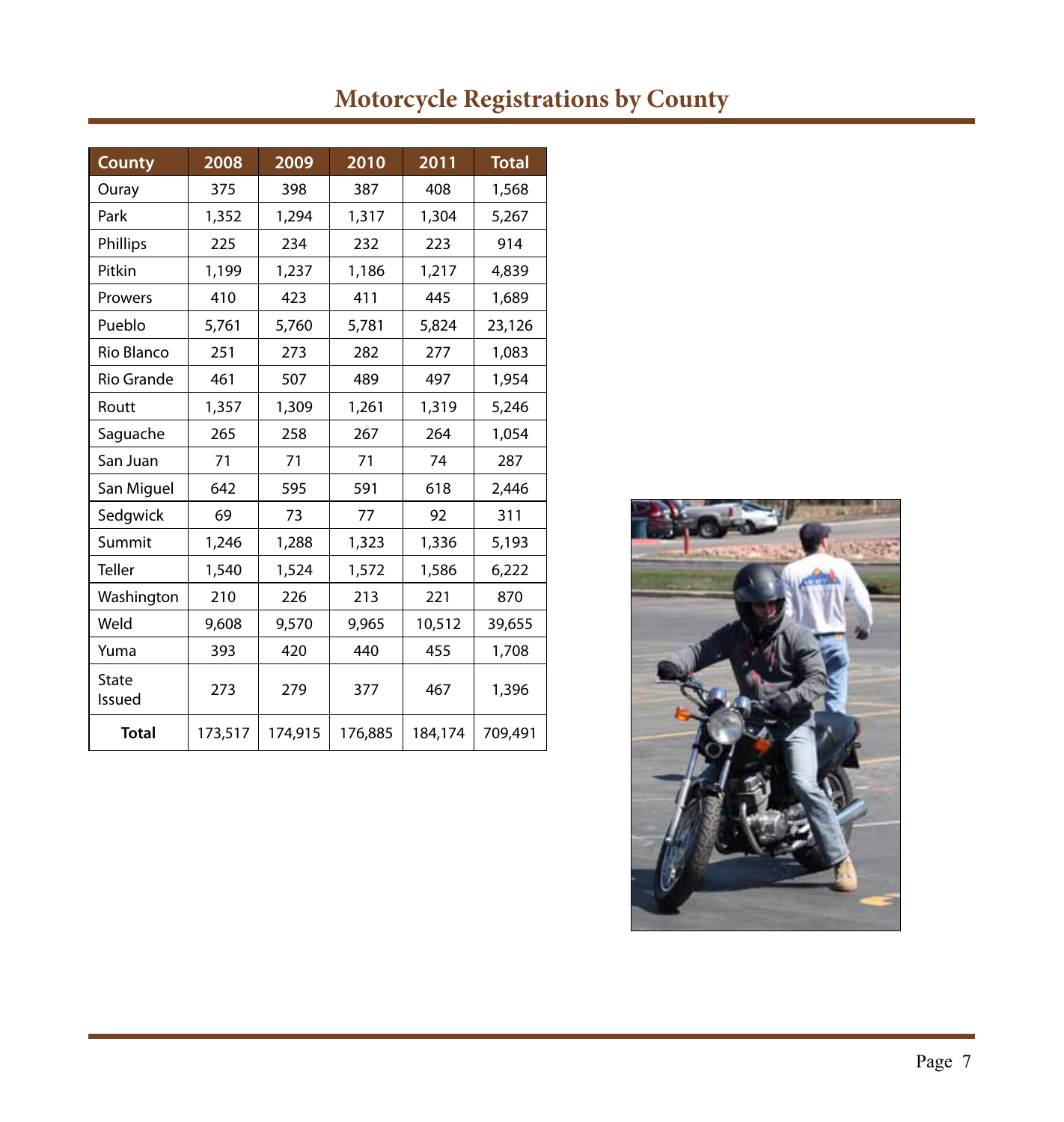### **MOST Course Curriculum**

In FY 2012 the MOST program offered three motorcycle training curricula. All are certified by the Motorcycle Safety Foundation.

#### **Basic Rider Course (BRC)**

The Basic Rider course is the best place for a new rider to start, once they've made the decision to ride. Successful completion of this course including both knowledge and skill tests, consists of approximately five hours of classroom and 10 hours of on-cycle instruction, conducted over two or three sessions. This course may serve as a license test waiver program in some states.

Motorcycles and helmets are provided for the students' use during the course. A course completion card may provide a rider with an insurance discount. In some states, this course may lead to only a motorcycle permit, and may require completion of the BRC2 to obtain full licensure.

#### **Basic Rider Course 2 - License Waiver (BRC2-LW)**

Formerly known as part of the Experienced Rider Suite, this course is for riders who already have basic skills. It is similar to the BRC except the speeds are higher and riders should be riding their own motorcycle. It is an excellent refresher course for practicing and renewing basic riding skills. There is an informal classroom component that discusses safety concepts based on past riding experiences and current knowledge. For a BRC2 that does not include the license waiver component (no classroom activities and no knowledge or skill test), there is a skills practice course.

#### **Basic Rider Course 2 - Skills Practice (BRC2-SP)**

This course is similar to the BRC2 - License Waiver Rider Course, but consists of only the riding exercises. It is a perfect way to reinforce basic skills on one's personal motorcycle. Passengers are permitted with a licensed operator on a personal motorcycle during these riding exercises.

#### **Advanced Rider Course (ARC)**

This one-day course (formerly called the Experienced Rider Course) complements a rider's basic skills and helps with personal risk assessment. It includes a fast-paced classroom segment with several interactive activities to improve perception and hazard awareness. Range exercises enhance both basic skills and crash avoidance skills. Improving braking and cornering finesse is emphasized. The course is beneficial for riders on any type of street motorcycle.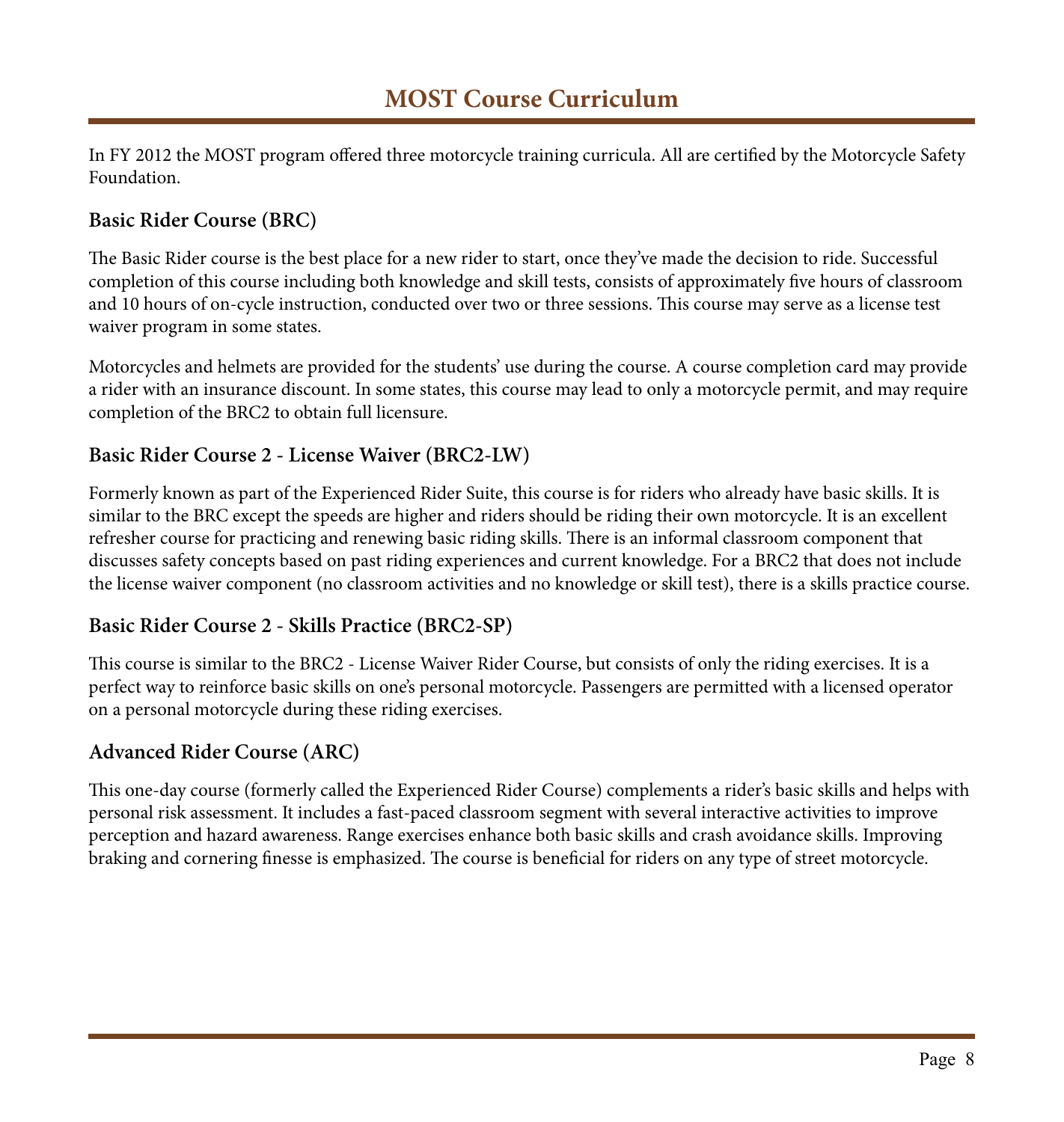## **MOST Training Vendors**

All MOST vendors are subject to MOST Rules and Regulations as defined in 2 CCR 602-3. The MOST Rules can be found at the following link:

<http://www.coloradodot.info/programs/live-to-ride/documents/MOSTRulesRegsOldVersion.pdf/view>

| <b>MOST Vendors/Websites</b>                     | FY 2012 Funding | <b>Balance</b> | <b>Students Trained</b> |  |
|--------------------------------------------------|-----------------|----------------|-------------------------|--|
| 1. ABATE of Colorado/ www.abateofcolo.org        | \$290,000.01    | \$21,165.01    | 3,847                   |  |
| 2. T3RG International/ www.t3rg.com              | \$105,000.00    | \$12,790.00    | 1,334                   |  |
| 3. Motorcycle Training Academy/                  |                 | \$13,444.79    |                         |  |
| www.motorcycletrainingacademy.com                | \$150,000.00    | 2,021          |                         |  |
| 4. Iron Buffalo/ www.mcsafety.com                | \$95,000.00     | \$25,951.31    | 959                     |  |
| 5. Motorcycle Rider Training Center              |                 |                | 571                     |  |
| www.MotorcycleRiderTrainingCenter.com            | \$50,000.00     | \$8,970.53     |                         |  |
| 6. Wheels in Motion/www.WheelsInMotionInc.com    | \$40,000.00     | \$20,306.57    | 255                     |  |
| 7. Black B.A.G. LLC/ www.bbmct.com               | \$35,000.00     | \$6,857.08     | 444                     |  |
| 8. Southwest Colorado Motorcycle Safety Training | \$30,000.00     | \$15,197.99    |                         |  |
| www.motorcyclesafetyswco.homestead.com           |                 |                | 205                     |  |
| 9. Ricky Orlando Motorcycle School               |                 |                | 215                     |  |
| www.rickyorlando.com                             | \$25,000.00     | \$9,890.50     |                         |  |
| 10. Rocky Mountain Motorcycle Training           | \$20,000.00     | \$1,671.07     | 258                     |  |
| www.RockyMountainMotorcycleTraining.com          |                 |                |                         |  |
| 11. Colorado Northwest Rider Training            | \$20,000.00     | \$5,885.89     | 179                     |  |
| www.mcridersafety.com                            |                 |                |                         |  |
| 12. Full Throttle Motorcycle Academy             |                 |                |                         |  |
| www.fullthrottleacademy.com                      | \$45,000.00     | \$4,560.00     | 564                     |  |
| 13. Bluecreek Motorcycle Training                |                 |                |                         |  |
| www.bluecreekmotorcycletraining.com              | \$20,000.00     | \$6,560.00     | 224                     |  |
| 14. A Better Ability Motorcycle Academy          |                 |                |                         |  |
| www.abamaclasses.org                             | \$20,000.00     | \$14,820.00    | 74                      |  |
| 15. Iride Pikes Peak Motorcycle Training         |                 |                |                         |  |
| www.pikespeakharleydavidson.com                  | \$15,000.00     | \$3,015.00     | 173                     |  |
| 16. Sleeping Giant Motorsports                   |                 |                |                         |  |
| www.home.earthlink.net/~sleepinggiantmotos/      | \$4,000.00      | \$1,605.00     | 26                      |  |
| <b>Total</b>                                     | \$964,000.01    | \$172,690.74   | 11,349                  |  |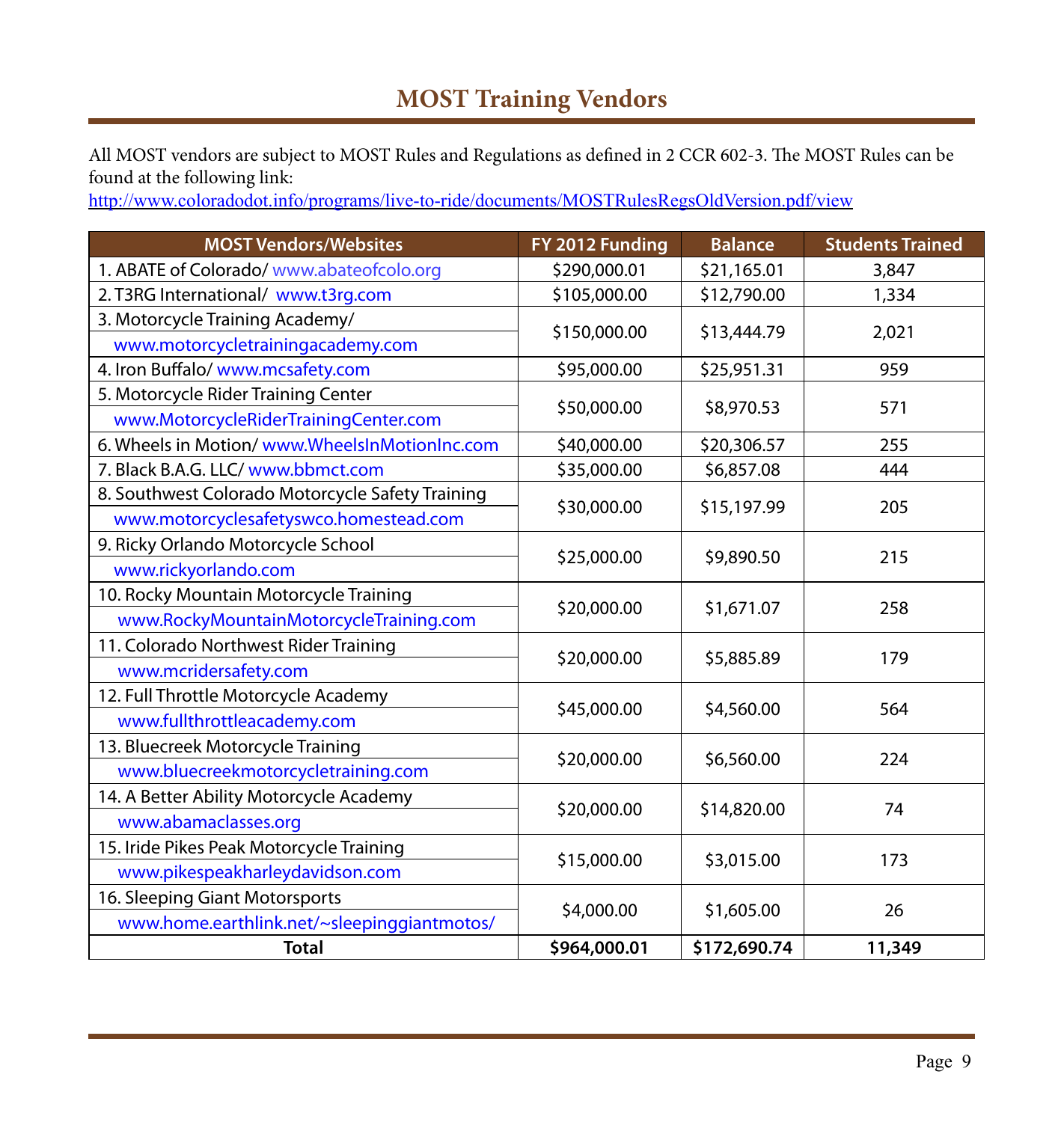## **FY 2009 − 2012 Students Trained by Vendor**

|                                         | 2009   | 2010  | 2011     | 2012        |
|-----------------------------------------|--------|-------|----------|-------------|
| Vendor                                  |        |       |          |             |
| ABATE of Colorado                       | 4,029  | 3,738 |          | 3,847       |
| <b>T3RG International</b>               | 1,983  | 1,272 | 1,321    | 1,334       |
| Motorcycle Training Academy             | 2,153  | 1,268 | 1,280    | 2,021       |
| Iron Buffalo                            | 1,087  | 838   | 784      | 959         |
| <b>Wheels in Motion</b>                 | 499    | 375   | 377      | 255         |
| <b>Motrcycle Rider Training Center</b>  | 564    | 529   | 551      | 571         |
| SW CO Motorcycle Safety Training        | 339    | 250   | 211      | 205         |
| Black B.A.G. LLC                        | 522    | 368   | 376      | 444         |
| Rocky Mountain Motorcycle Training      | 306    | 162   | 210      | 258         |
| CO Northwest Rider Training             | 218    | 101   | 131      | 179         |
| Ricky Orlando Motorcycle School         | 175    | 232   | 381      | 215         |
| Cronk's PRS (Bad Axe)                   | 43     | 15    | $\Omega$ | $\mathbf 0$ |
| <b>Full Throttle Motorcycle Academy</b> |        |       | 84       | 564         |
| <b>Bluecreek Motorcycle Training</b>    |        |       | 114      | 224         |
| A Better Ability Motorcycle Academy     |        |       | 93       | 74          |
| Iride Pikes Peak Motorcycle Training    |        |       | $\Omega$ | 173         |
| <b>Sleeping Giant Motorsports</b>       |        |       | 11       | 26          |
| Total                                   | 11,918 | 9,148 | 9,246    | 11,349      |



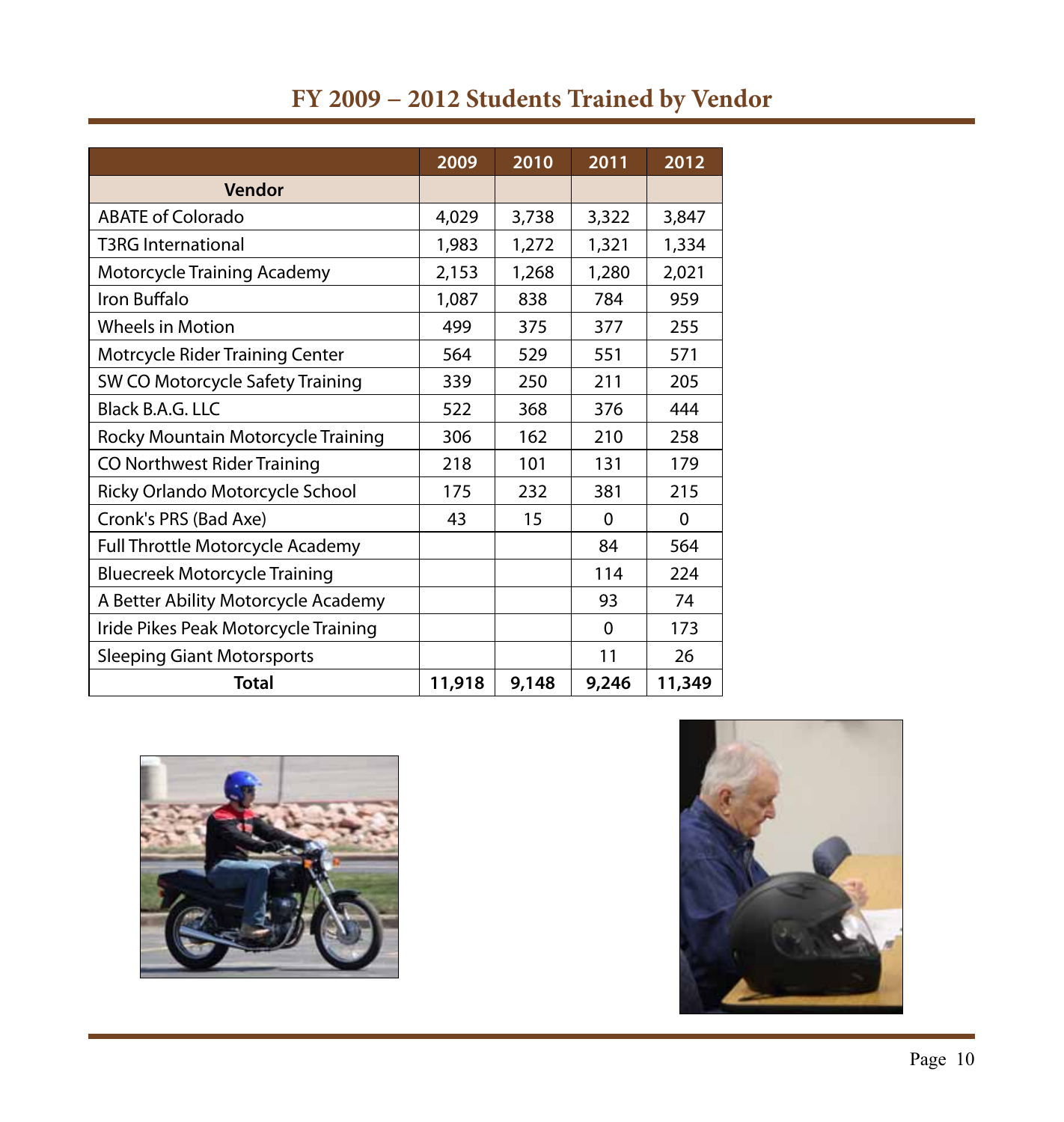|                                          | 2011           |                |                |                |                | 2012           |                |                |                |                |             |                |                 |
|------------------------------------------|----------------|----------------|----------------|----------------|----------------|----------------|----------------|----------------|----------------|----------------|-------------|----------------|-----------------|
|                                          | July           | Aug            | <b>Sept</b>    | Oct            | <b>Nov</b>     | <b>Dec</b>     | Jan            | Feb            | Mar            | <b>April</b>   | <b>May</b>  | June           | <b>TOTAL</b>    |
| <b>COUNTY</b>                            |                |                |                |                |                |                |                |                |                |                |             |                |                 |
| Adams                                    | 30             | 34             | 16             | 15             | 9              | $\overline{2}$ | 0              | 3              | 12             | 29             | 33          | 36             | 219             |
| Arapahoe                                 | 27             | 21             | 19             | 10             | 6              | 21             | 1              | 3              | 19             | 30             | 29          | 24             | 210             |
| Denver                                   | 7              | 4              | 3              | 2              | 2              | 1              | 0              | 1              | 5              | 4              | 9           | 8              | 46              |
| <b>Boulder</b>                           | 5              | 4              | 3              | 1              | 1              | 0              | 0              | $\mathbf 0$    | $\overline{2}$ | 4              | 4           | 4              | 28              |
| El Paso                                  | 25             | 26             | 39             | 15             | 5              | $\overline{2}$ | $\overline{2}$ | 3              | 10             | 25             | 30          | 33             | 215             |
| Jefferson                                | 24             | 22             | 17             | 8              | 3              | 0              | 0              | 3              | 17             | 22             | 28          | 44             | 188             |
| La Plata                                 | 4              | 3              | 5              | $\overline{4}$ | $\mathbf 0$    | 0              | 0              | $\mathbf 0$    | $\overline{2}$ | $\mathbf 0$    | 4           | 4              | 26              |
| Larimer                                  | 3              | 6              | 5              | 3              | 2              | $\overline{2}$ | 0              | $\mathbf 0$    | 5              | $\overline{4}$ | 6           | 3              | 39              |
| Mesa                                     | 4              | 3              | 3              | $\overline{2}$ | 1              | $\mathbf 0$    | 0              | $\mathbf 0$    | $\mathbf 0$    | $\overline{2}$ | 3           | 5              | 23              |
| Moffat                                   | 3              | 1              | 0              | $\mathbf 0$    | $\mathbf 0$    | $\mathbf 0$    | 0              | $\mathbf 0$    | $\mathbf 0$    | $\mathbf 0$    | 1           | $\overline{2}$ | $\overline{7}$  |
| Montrose                                 | 3              | $\overline{2}$ | $\overline{2}$ | $\mathbf 0$    | $\mathbf 0$    | $\overline{0}$ | 0              | $\mathbf 0$    | $\mathbf 0$    | 1              | 1           | $\overline{2}$ | 11              |
| Morgan                                   | $\mathbf 0$    | $\overline{2}$ | 1              | 1              | $\overline{2}$ | $\overline{0}$ | $\mathbf 0$    | $\mathbf 0$    | $\overline{2}$ | $\overline{2}$ | $\mathbf 0$ | $\mathbf 0$    | 10 <sup>1</sup> |
| Otero                                    | $\overline{0}$ | 2              | 3              | 1              | $\mathbf 0$    | 0              | 0              | $\mathbf 0$    | $\mathbf 0$    | $\mathbf 0$    | $\mathbf 0$ | $\mathbf 0$    | 6               |
| Pueblo                                   | $\overline{4}$ | 3              | 3              | 3              | $\mathbf 0$    | 0              | $\mathbf 0$    | $\mathbf 0$    | $\overline{2}$ | $\overline{4}$ | 4           | 3              | 26              |
| Summit                                   | 3              | 1              | 1              | $\mathbf 0$    | $\mathbf 0$    | 0              | 0              | $\mathbf 0$    | $\mathbf 0$    | $\mathbf 0$    | 2           | 4              | 11              |
| Weld                                     | 3              | 6              | 3              | 1              | 3              | $\overline{0}$ | 0              | $\overline{2}$ | 5              | 3              | 6           | 6              | 38              |
| <b>Total Courses</b><br><b>Conducted</b> | 145            | 140            | 123            | 66             | 34             | 28             | 3              | 15             | 81             | 130            | 160         | 178            | 1,103           |

## **FY 2012 Motorcycle Training Courses by County and Month**

· Develop a safe, responsible motorcyclist . Develop the mental skills for safe motorcycling . Develop the physical skills for safe motorcyst · Create an understanding of risk awaren mg . Develop a strategy to manage risk **COMPLETION REQUIREMENTS:** \* Attendance/Participation · Knowledge test · Skill test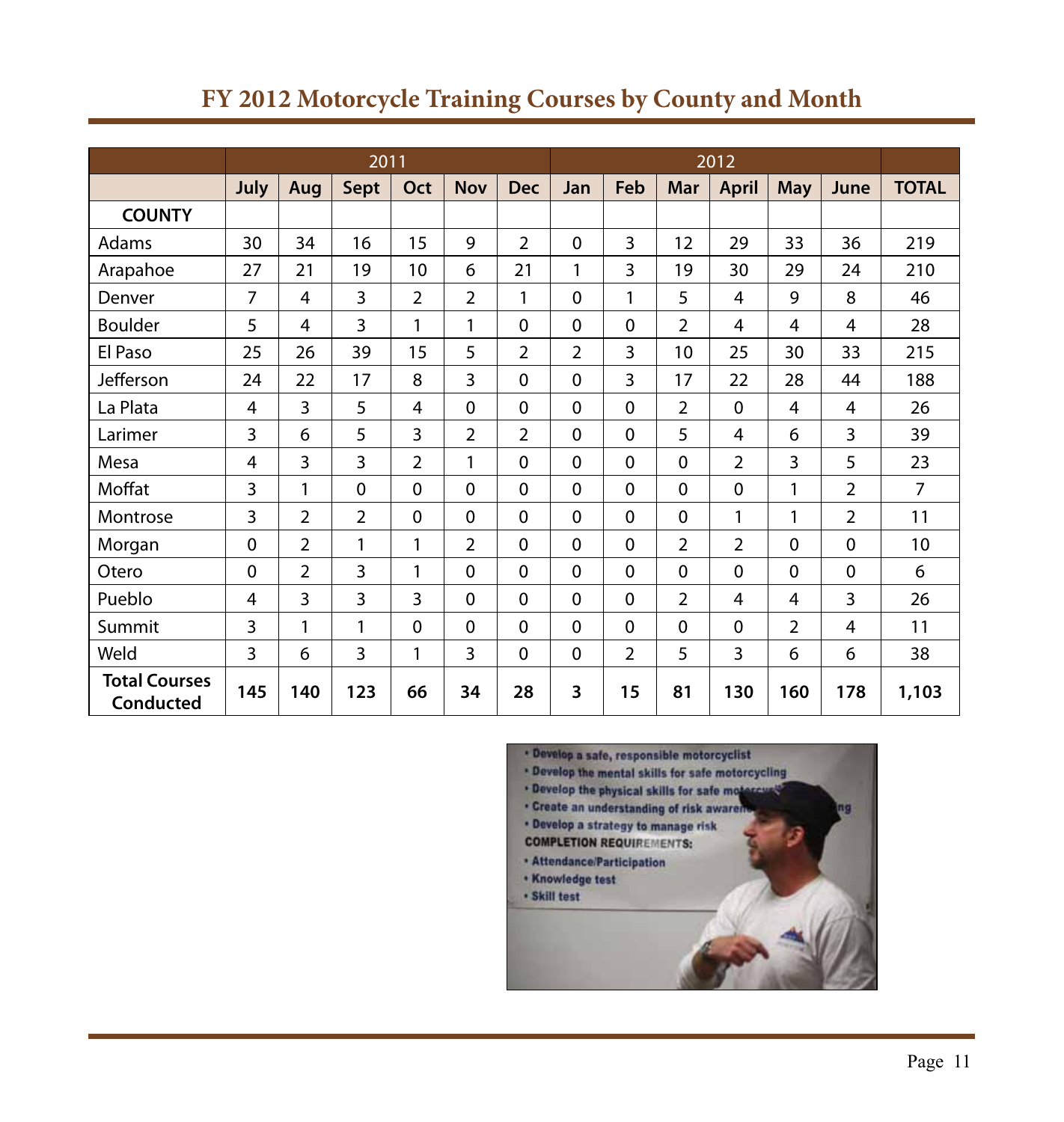### **FY 2012 MOST Program Funding**

The MOST program provides tuition reimbursement to students and is funded by a \$2.00 fee collected on motorcycle endorsements and a \$4.00 fee collected on motorcycle registrations. Colorado statutes mandate that funds not spent during the Fiscal Year be carried forward to the next Fiscal Year operating cycle. The MOST program is set up to distribute funding to CDOT in three areas:

- MOST Administration maximum of 15%
- MOST Out of State Travel \$3,000.00 per FY (Included in MOST Administration)
- • MOST Contracts Funds are allocated to MOST training Vendors to be used as tuition subsidies in order to reduce the amount students pay for enrollment and training fees.

The 15% administrative fee is calculated using the total collected registration and endorsement fees for the Fiscal Year before any carry forward is added to the FY budget. The administrative costs for the program are outlined in the MOST Rules and Regulations, Section 12, paragraph A, subsection 1:

*"The administrative costs directly related to the MOST program, including personal services costs, operating costs, capital equipment costs and travel costs in accordance with applicable state law and fiscal rules, but in no event shall the office expend more than fifteen percent of the total cost of the program for administrative costs."*

For each Colorado resident and military student, the state reimburses the MOST program vendors \$70.00 for the Basic Rider Course, \$45.00 for the Basic Rider Course 2, \$45.00 for RiderCoach Instructor updates, and \$200.00 for each student who wants to become a RiderCoach. These reimbursements are passed on to the student in the form of lower tuition rates.

MOST vendors are required to clearly post on their websites the availability of the tuition subsidies for the Basic Rider Course and the Basic Rider Course 2. Vendors' websites must also show the Resident and Non-Resident fee structures to show that the subsidies benefit Colorado residents. MOST vendors are required to maintain documentation indicating the amount charged to each student.

MOST vendors offer training year round; however, peak training times are in the spring, summer and fall. Vendors are permitted to charge a competitive fee for their services. Current fees range from \$150.00 to \$250.00 per class depending on the amount set by the vendor and where in the state the training takes place.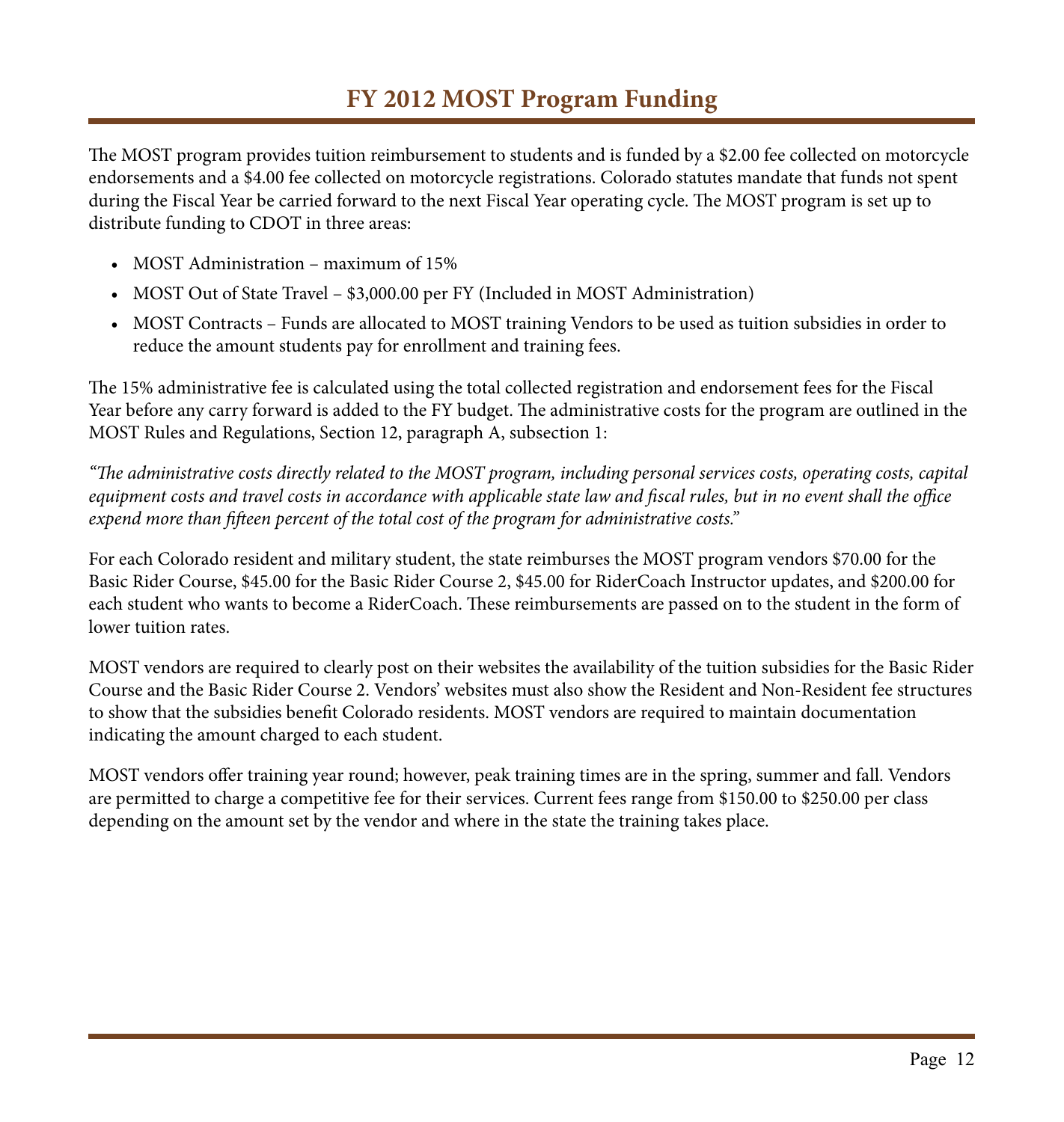## **FY 2012 MOST Program Budget**

| <b>REVENUES</b>                                                      |                  |                |  |  |  |  |
|----------------------------------------------------------------------|------------------|----------------|--|--|--|--|
| Revenue from motorcycle registration and license<br>endorsement fees | \$683,733.00     |                |  |  |  |  |
| Available for Administration                                         |                  |                |  |  |  |  |
| <b>Available for Training Subsidies</b>                              | \$581,173.00     |                |  |  |  |  |
| Subtotal                                                             | \$683,733.00     |                |  |  |  |  |
| <b>Carry Forward From FY2011</b>                                     |                  | \$566,611.64   |  |  |  |  |
| <b>Total Revenue and Carry Over</b>                                  | \$1,250,344.64   |                |  |  |  |  |
| <b>ACTUAL EXPENDITURES</b>                                           |                  |                |  |  |  |  |
| <b>Total Expenditures</b>                                            |                  | (5980, 491.04) |  |  |  |  |
| <b>Training Subsidies</b>                                            | ( \$884, 347.80) |                |  |  |  |  |
| Administration                                                       | (596, 143.24)    |                |  |  |  |  |
| Subtotal                                                             | (5980, 491.04)   |                |  |  |  |  |
| Carry Forward to FY 2013                                             |                  | \$269,853.60   |  |  |  |  |



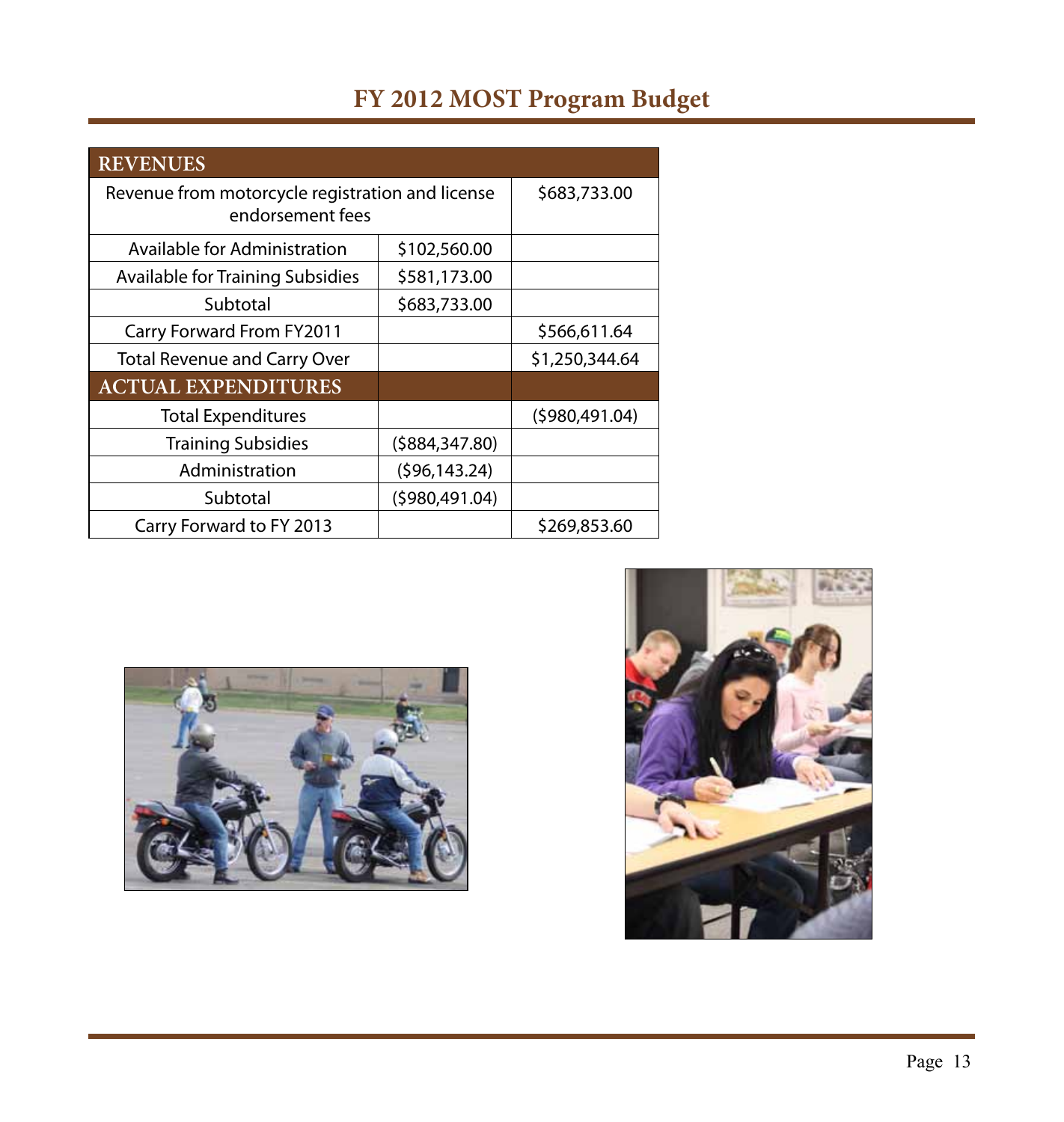### **Appendix A: Authorizing Legislation−Colorado Revised Statutes 43-5-502 to 504**

- **43-5-502. Motorcycle operator safety training program**
- **43-5-503. Instructor requirements and training**
- **43-5-504. Motorcycle operator safety training fund**
- **Detailed information is available at:**

<http://www.michie.com/colorado/lpext.dll?f=templates&fn=main-h.htm&cp>**=** 

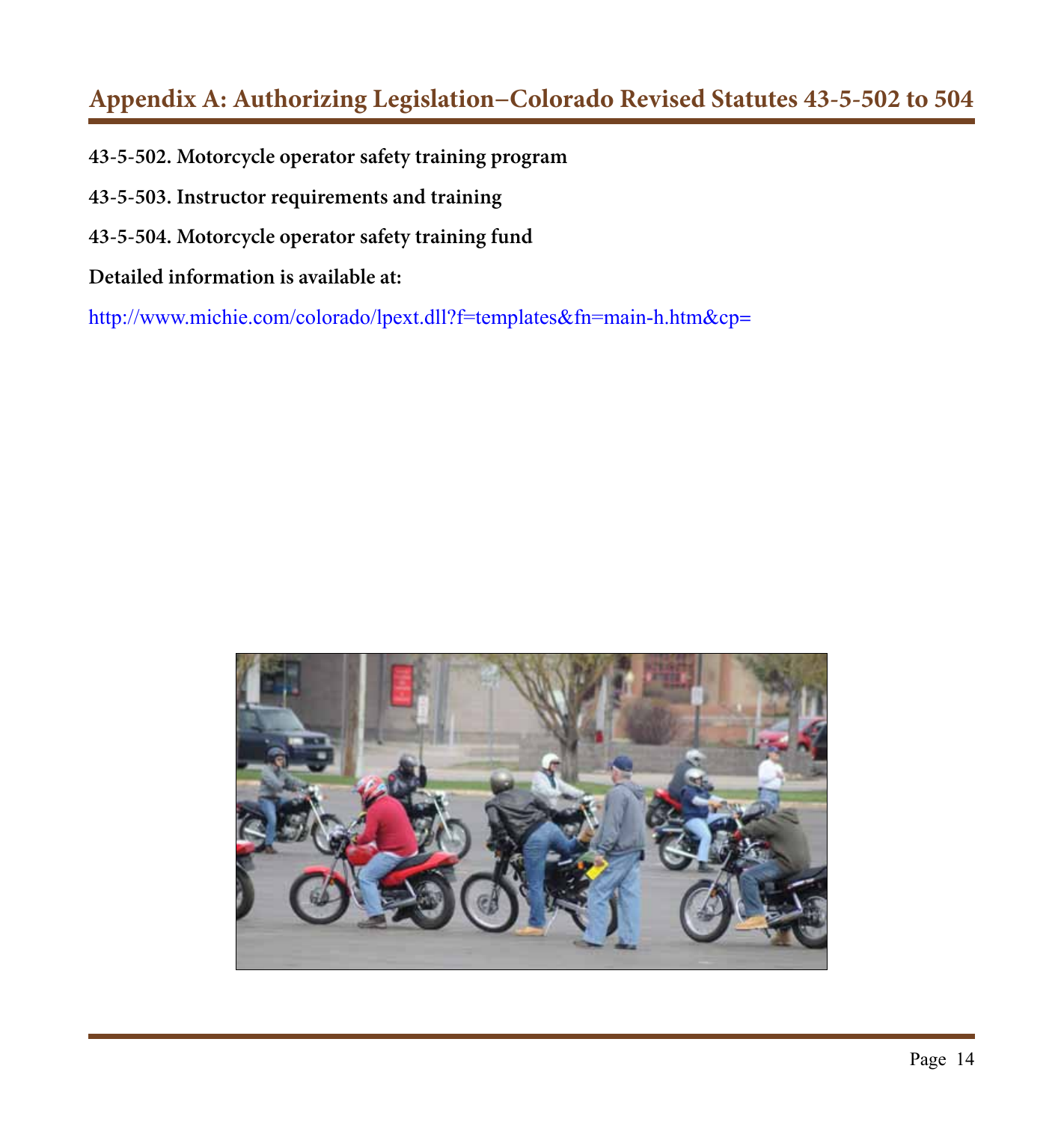#### **For more information, contact:**

Emiliano Barela MOST Project Administrator Colorado Department of Transportation Office of Transportation Safety 4201 East Arkansas Avenue, 3rd floor Denver, Colorado 80222 Phone (303) 757-9383 FAX (303) 757-9078 Email: Emiliano.Barela@.state.co.us

#### **Disclaimer and Privacy Information**

This publication includes documents intended for limited distribution and /or contains some personal information of private citizens. No part of this publication may be reproduced in any form, in an electronic retrieval system or otherwise, without the written permission of the Colorado Department of Transportation.

#### **Editing and Graphic design by:**

Action Staffing Solutions Wolfe Unlimited Technical Writing 970-667-4202 970-689-1980

#### **Photos used by permission of:**

CDOT Wolfe Unlimited Technical Writing – by Aaron Wolfe

1409 West 29th Street, Loveland, CO 80538 1015 Cottonwood Drive, Windsor, CO 80550